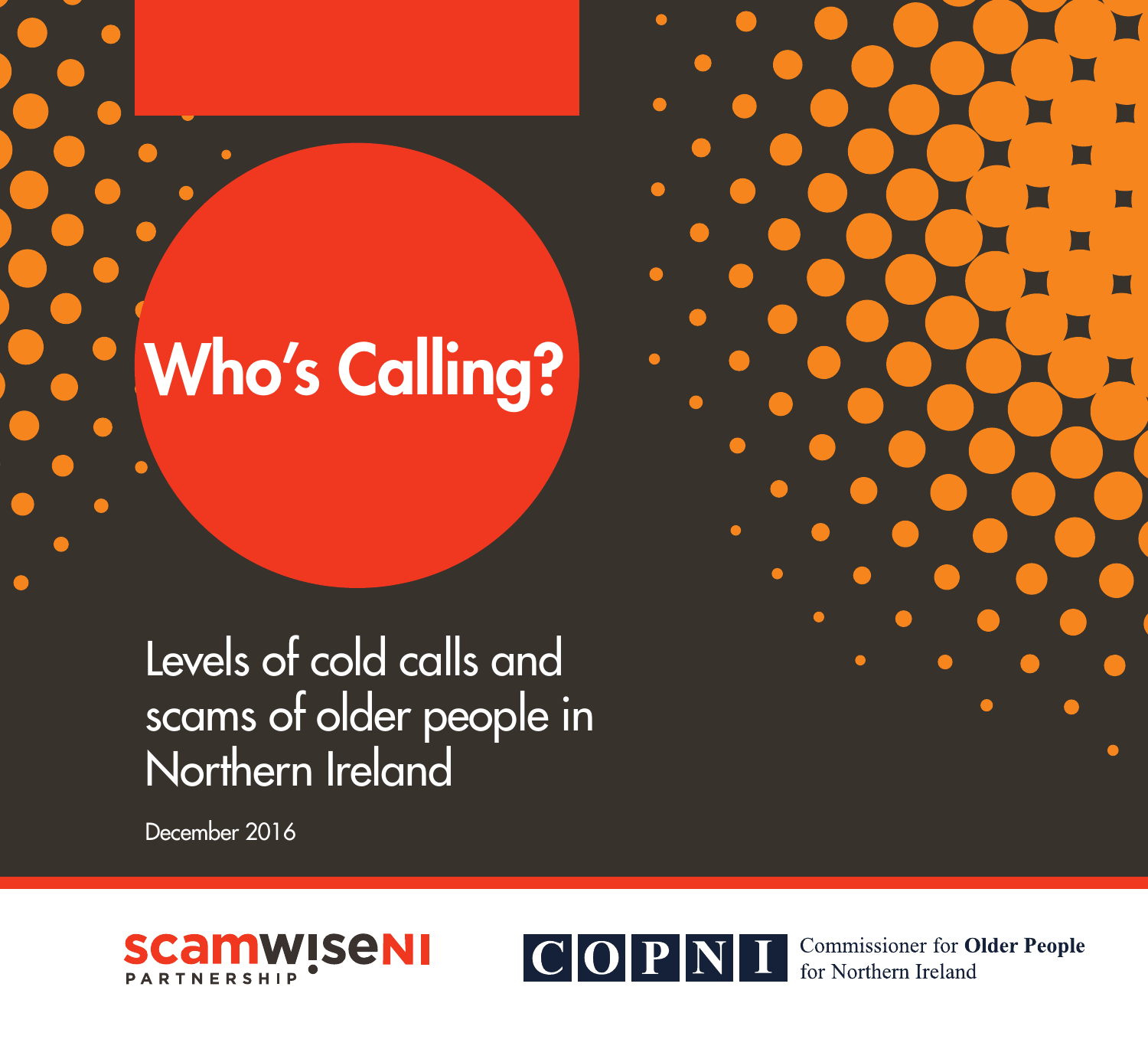# If you can spot a scam, you can stop a scam

Stay 4 steps ahead of a scam by using this scam test

Seems too good to be true

**Contacted out of the blue** 

**Asked for personal details** 

**Money is requested**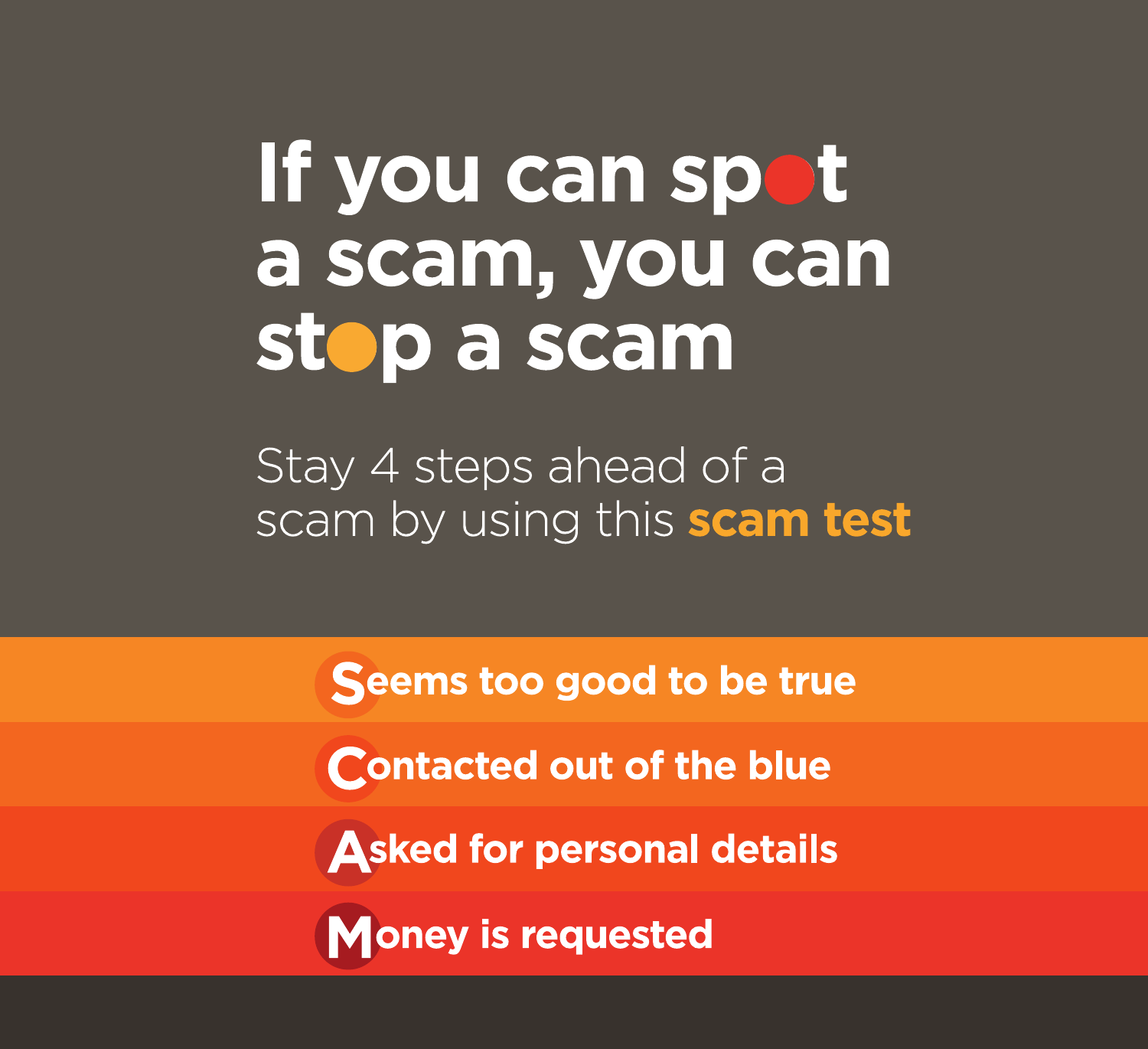## **Commissioner's foreword**

I am saddened to report that many older people in Northern Ireland are falling victim to a wide range of scams, perpetrated by criminals who are targeting and exploiting them by telephone. email and postal methods.

In order to better understand the scale of the issue of scams among older people, my office undertook a Northern Ireland wide survey and the findings outlined in this report are stark.

Scams not only result in financial hardship for the victim. They can cause relationships to deteriorate, have serious impact on the mental health and wellbeing of older people and negatively effect their sense of trust, security and independence.

This report provides an indication of the number of older people who have fallen victim to a scam. We also know that many older victims of scams don't report their experience due to feelings of shame and embarrassment so it is likely that the actual figure could be even higher than that presented in this report.

Worryingly, scams are becoming more sophisticated and those who do fall victim are more likely to be targeted again. It also appears that people who are targeted by cold callers are statistically more at risk of being the victim of burglary so this further highlights the seriousness of this problem.

The good news is that the response to this issue is already underway. I am delighted that my office is one of the partners in the regional Scamwise NI initiative which seeks to raise awareness of the scams that are out there and provide advice on how people can better protect themselves.

I look forward to working with our partners on this growing problem so that we can better protect older people and reduce the numbers who fall victim to these terrible crimes.

**Eddie Lynch, Commissioner for Older People for Northern Ireland**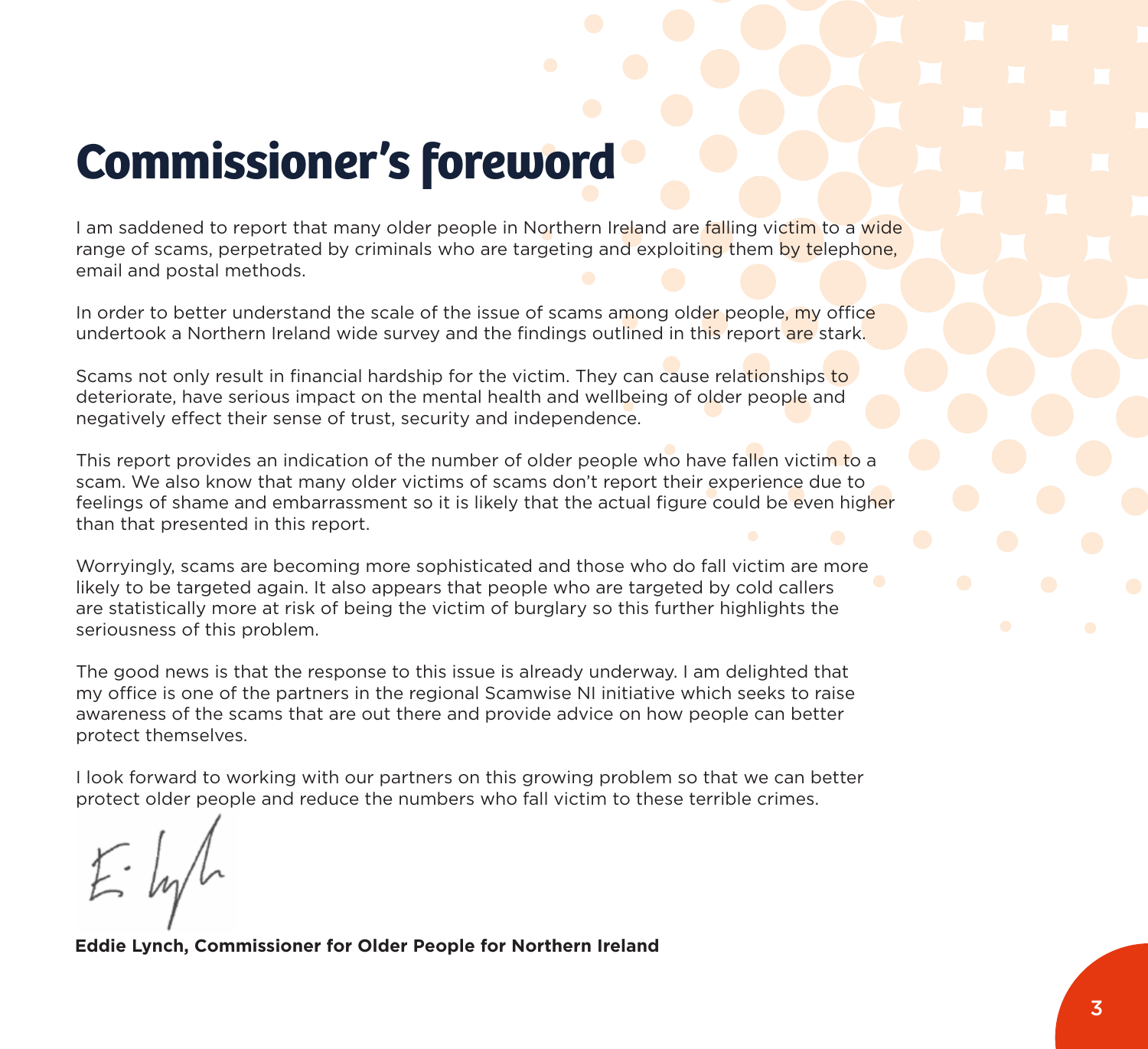### **Scams and older people**

Older people in Northern Ireland have become increasingly vulnerable to scams. Telephone, post and email provide a range of opportunities for older people to fall victim to cold callers, junk mail criminals and scammers.

In the past older people were targeted via the landline phone and post but more and more new opportunities are available to criminals through commonly used technology. Nuisance calls are coming through to mobile phones, and figures for 2014/2015 show that 82% of older people now own a mobile, an increase of nearly 75% in the last 15 years.

Internet use by older people is also increasing. Among those aged 60-69, 69% had access to the internet in 2014-2015, an increase of 18% in four years. 40% of those aged 70 or over had access to the internet, an increase of 10% in one year. With higher rates of internet access across all generations, these numbers are certain to increase in the years ahead, leaving more older people under potential threat from scams.<sup>1</sup>

All of the evidence available is indicating that the number of older people affected by scams will increase in the future. According to NISRA population projections, the numbers of older people in Northern Ireland will increase from 396,000 in 2016 to 507,000 by 2026, and 642,000 people by 2046.2 This increase, combined with the increased sophistication and complexity of the scams makes this an issue in need of urgent attention.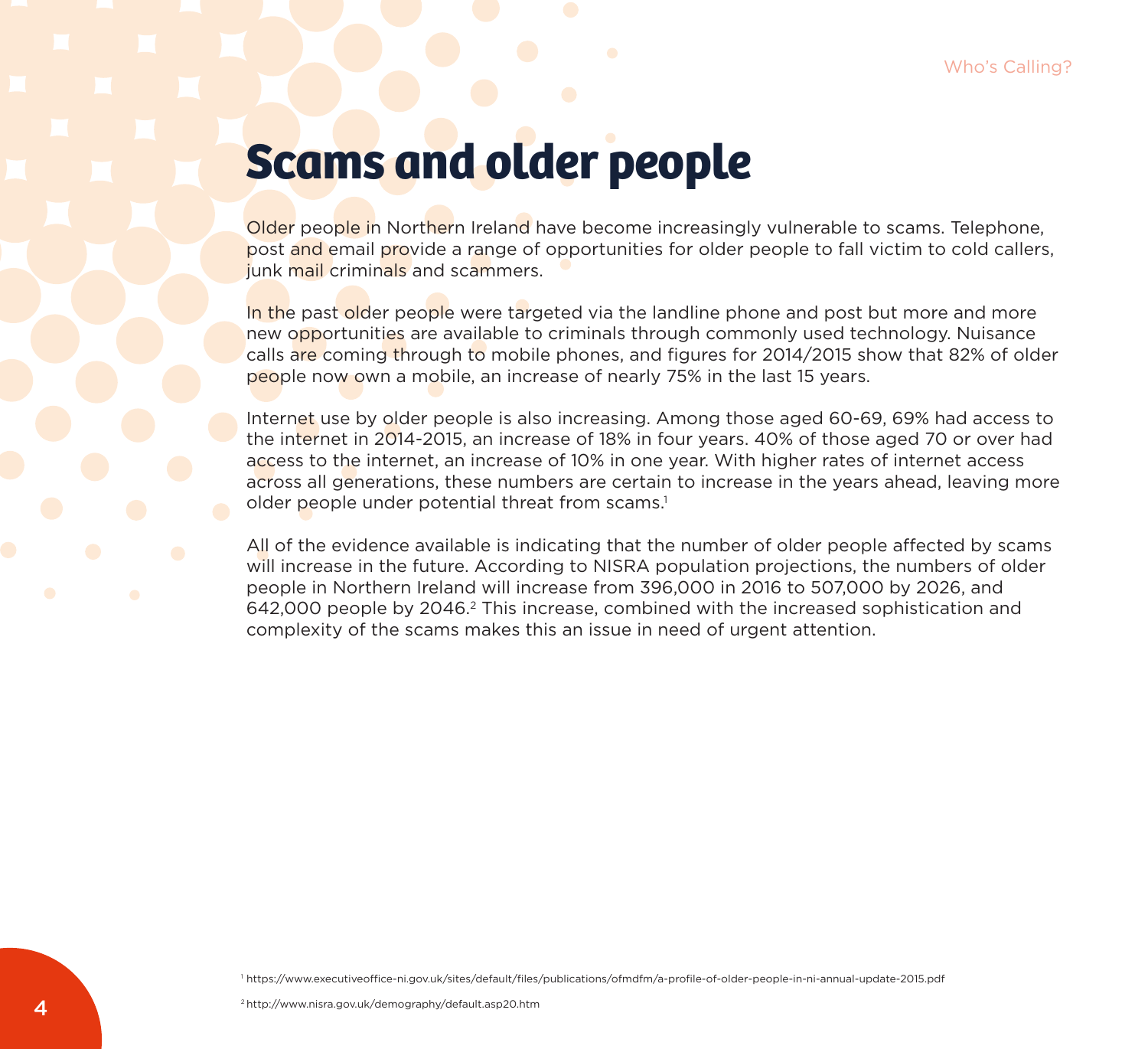## **A scam for every person**

There are many different ways that an older person's trust, privacy, emotional well-being and finances can be breached. Scams can range from investment, courier, software service, advance fee, romance and fake charitable scams. $3\text{ The potential for scans aimed particularly}$ at older people is also increasing due to legislative changes. One example is the increased freedom older people have to access their pension pots from the age of 50 which has opened up a whole new range of investment based scams.4

Nuisance calls have also been made easier as a result of technological advances such as:

- The increasing amount of personal data that is held, bought and sold;
- The reduction in the cost of making calls and the ability to make large numbers of calls at once;
- Technology that enables cold callers and scammers to find a way around calling line identification technology;
- The build-up of global communications networks, meaning calls can be routed through several countries before arriving here, making them more difficult to trace:<sup>5</sup>
- 'Phishing' scams also cause concern, particularly the 'no hang up' scam where fraudsters tell individuals that their account is at immediate risk and then ask them for personal data.<sup>6</sup>

The internet and clever developments in communications makes it easier for those outside Northern Ireland to scam people here. Research has also shown that older users of the internet, particularly those with high net wealth, are vulnerable to internet fraud. Personal data and identification theft through sphear phishing emails, which is an email that appears to be from an individual or business that you know, and Trojan software attacks, a type of computer virus<sup>7</sup>, are also potential threats to older users of the internet.

<sup>7</sup> Nigel Martin and John Rice, 'Spearing High Net Wealth Individuals: The Case of Online Fraud and Mature Age Internet Users', International Journal of Information Security and Privacy, Vol. 7(1), p.1.

<sup>&</sup>lt;sup>3</sup> Citizens Advice, 'Scams Awareness Month', Presentation, July 2016.

<sup>4</sup> Mark Sands, 'Over £9m Stolen in Pension Liberation Scams Since April, Money Marketing, 12th October 2015, https://www.moneymarketing.co.uk/over-9m-stolen-in-pension-liberation-scamssince-april/

<sup>5</sup> https://www.gov.uk/government/uploads/system/uploads/attachment\_data/file/299140/Action\_Plan.pdf

<sup>6</sup> Financial Ombudsman Service, 'Calling Time On Telephone Fraud: A Review of Complaints about "Vishing" Scams'.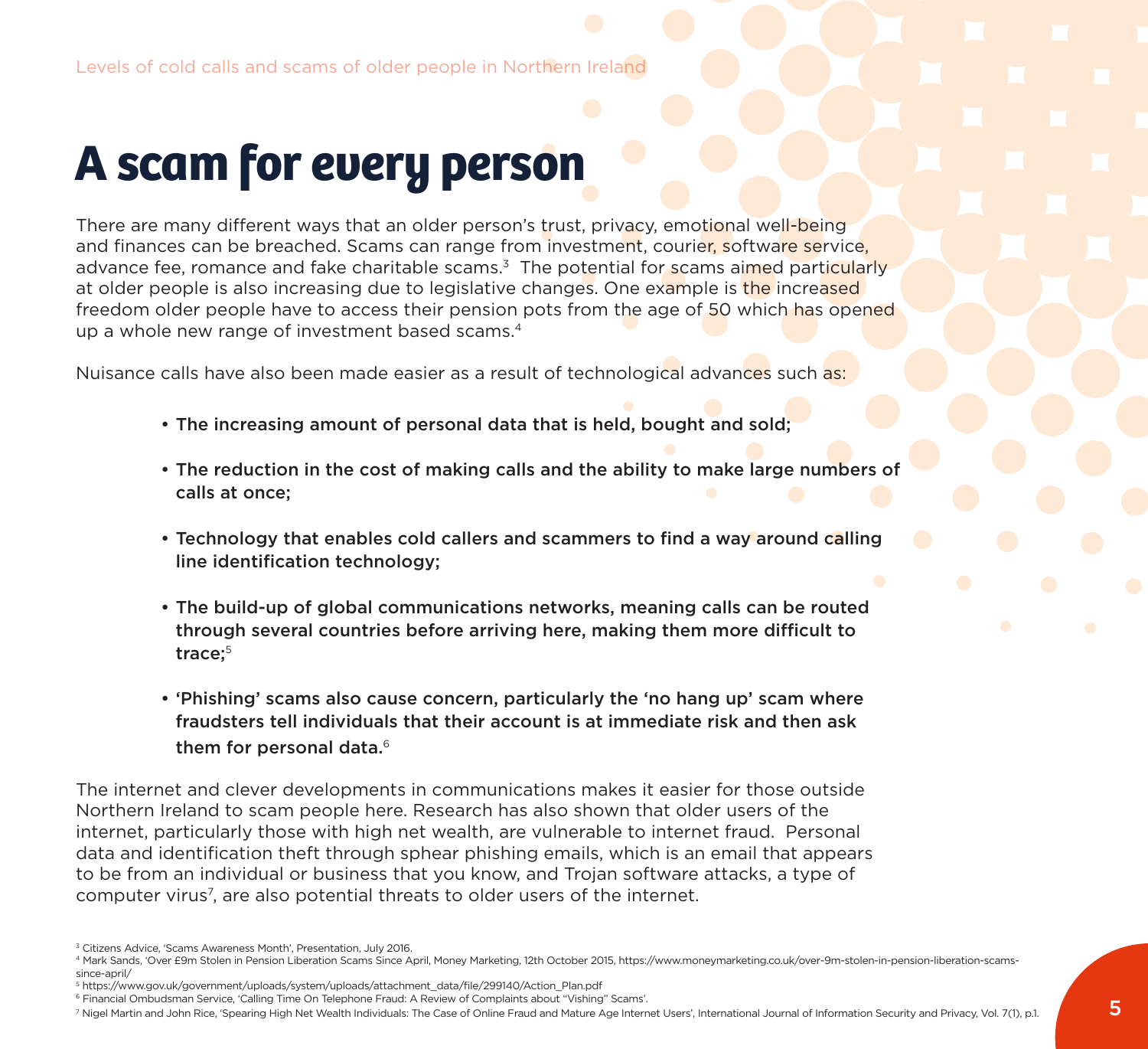### **Everyone needs to be vigilant**

In 2015, Trading Standards NI revealed that there were more than 1,000 people in Northern Ireland on the so-called 'suckers list', a list of potential targets used by international fraudsters. Inclusion on this list means that the person has previously given over money in a scam and that their details have then been "sold-on" to other scammers who will then target that person by whatever means they can including telephone calls, post or email.<sup>8</sup>

A person's attitude and experience influences whether they are able to avoid or ignore scams. cold calling and junk mail. A recent report by the Home Office identified higher risk groups, including the 'digitally vulnerable', 'excessively trusting', 'unsuspecting', 'unconcerned' and 'unaware'. On the other hand, the report refers to the 'already protected' and 'relatively savvy' who are less likely to be victims.<sup>9</sup>

In certain circumstances older people can be particularly vulnerable to the techniques that scammers use. Communications referring to an official notice, or having the appearance of being official, may be more likely to increase the perception of authority for older people, making them more likely to trust the information.10

### **Case study**

"I would consider myself to be quite savvy, and my nephew even works in a bank and has spoken to me about the dangers of scams. Despite this, I fell victim to a scam. The letters that were supposedly from my phone provider looked so authentic. They used the same layout and style of writing."

Research further suggests that older people may also be more 'trusting' when information is repeated during calls.<sup>11</sup> The Office of Fair Trading believes there may be a cohort of 'chronic scam victims' among older people, who are more likely to repeatedly respond to scam communications.12 These victims may often not recognise that they have been a victim of a scam, even when confronted with overwhelming evidence. Research confirms that older consumers are more likely to be (a) targeted by a scam, and (b) lose a higher 'mean' amount per scam.13

<sup>8</sup> Kevin Magee, 'Suckers List: Scammers Target Over 1,000 People in NI', http://www.bbc.co.uk/news/uk-northern-ireland-32705024

<sup>9</sup> Office of Fair Trading, 'Research on Impact of Mass Marketed Scams: A Summary of Research Into the Impact of Scams on UK Consumers', (2006), http:// www.icfs.org.uk/~icfs.org.uk/images/pdfs/60.pdf

<sup>10</sup> Home Office, 'Serious and Organised Crime Protection: Public Interventions Model', https://www.gov.uk/government/uploads/system/uploads/attachment\_ data/file/502960/Gov.uk\_Serious\_Organised\_Crime\_deck\_vF.pdf

<sup>11</sup> Carolyn Yoon et al., 'Cognition, Persuasion and Decision Making in Older Consumers', in Marketing Letters, Vol. 16(3), p. 435.

<sup>&</sup>lt;sup>1213</sup> Office of Fair Trading, 'Research on Impact of Mass Marketed Scams: A Summary of Research Into the Impact of Scams on UK Consumers', (2006), http:// www.icfs.org.uk/~icfs.org.uk/images/pdfs/60.pdf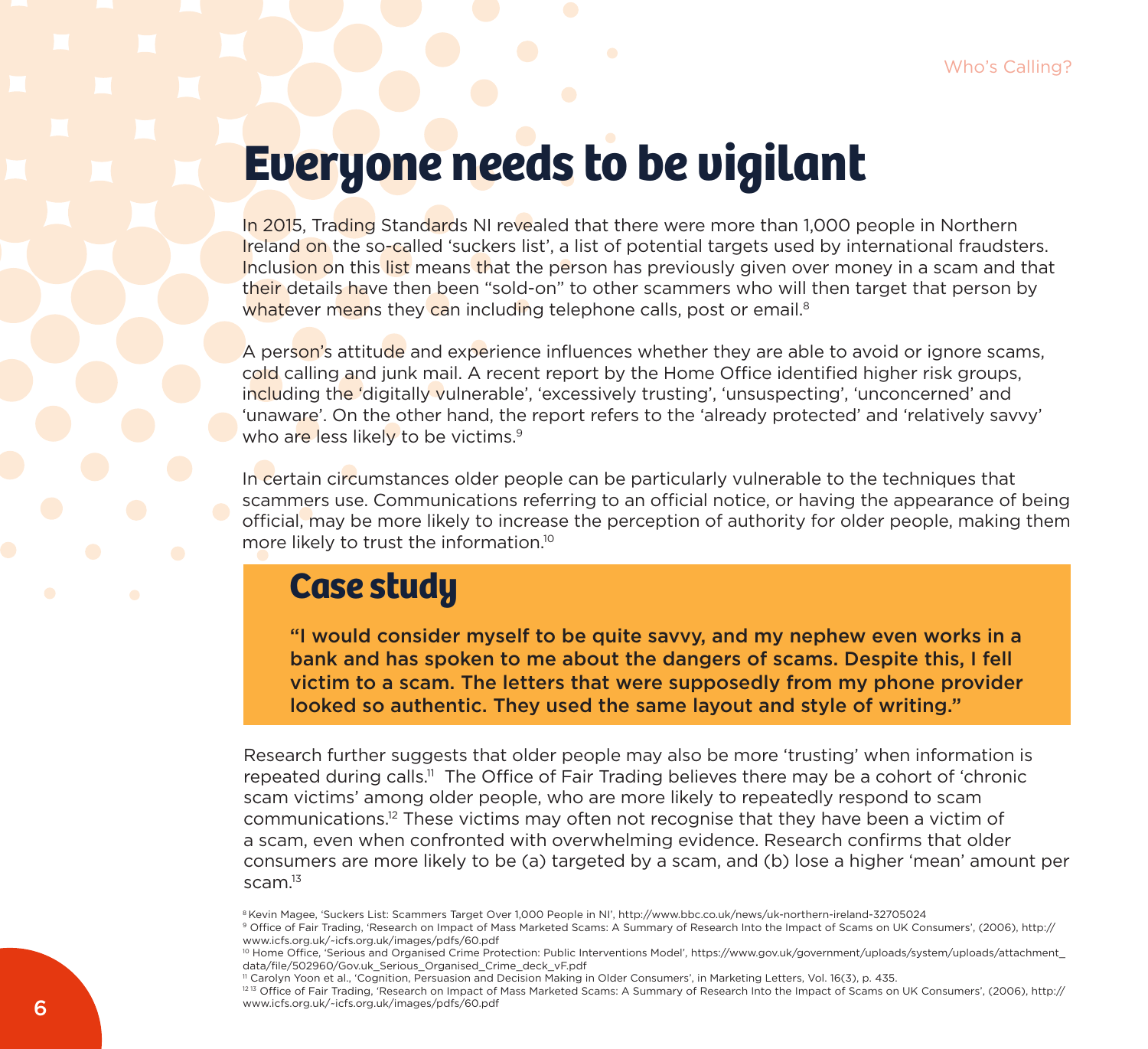### **Internet scams**

Older internet users are more vulnerable than younger people when it comes to internet scams. Older people receive as many scam emails as younger users despite lower online activity, yet research tells us that they are also more likely to make purchases. This may be due to the fact that older people might be less likely to detect typical scam attributes<sup>14</sup>, often as a result of:

- Having less experience of using the internet;
- Being more likely to be living with cognitive impairments e.g. dementia or loss of sight, that may reduce their ability to identify deeply elaborate scam messages.

### **Case study**

A retired gentleman received a phone call from someone who claimed that he had a virus in his computer. He was asked to pay a sum of money via his debit card, which he did. He then pressed a series of buttons on his keyboard, which allowed the scammers to take control of his computer. The scammer claimed that the computer had been fixed. A few days later, his computer appeared to crash and he received a further phone call. The caller stated that the previous caller was a scam and this person offered to take control of his computer and sort out the problem. They stated that they could only accept payment for their services via an online banking account. The gentleman advised that he didn't do online banking and the scammer offered to assist with the process of registering for online banking. The scammer got the man to log onto the bank's website and they talked him through the registration process. After the phone call was terminated, the scammers went into his online account and transferred several thousand pounds out of his account.

<sup>14</sup> Office of Fair Trading/University of Exeter School of Psychology, 'The Psychology of Scams: Provoking and Committing Errors of Judgement', (2009), p. Twenty Two.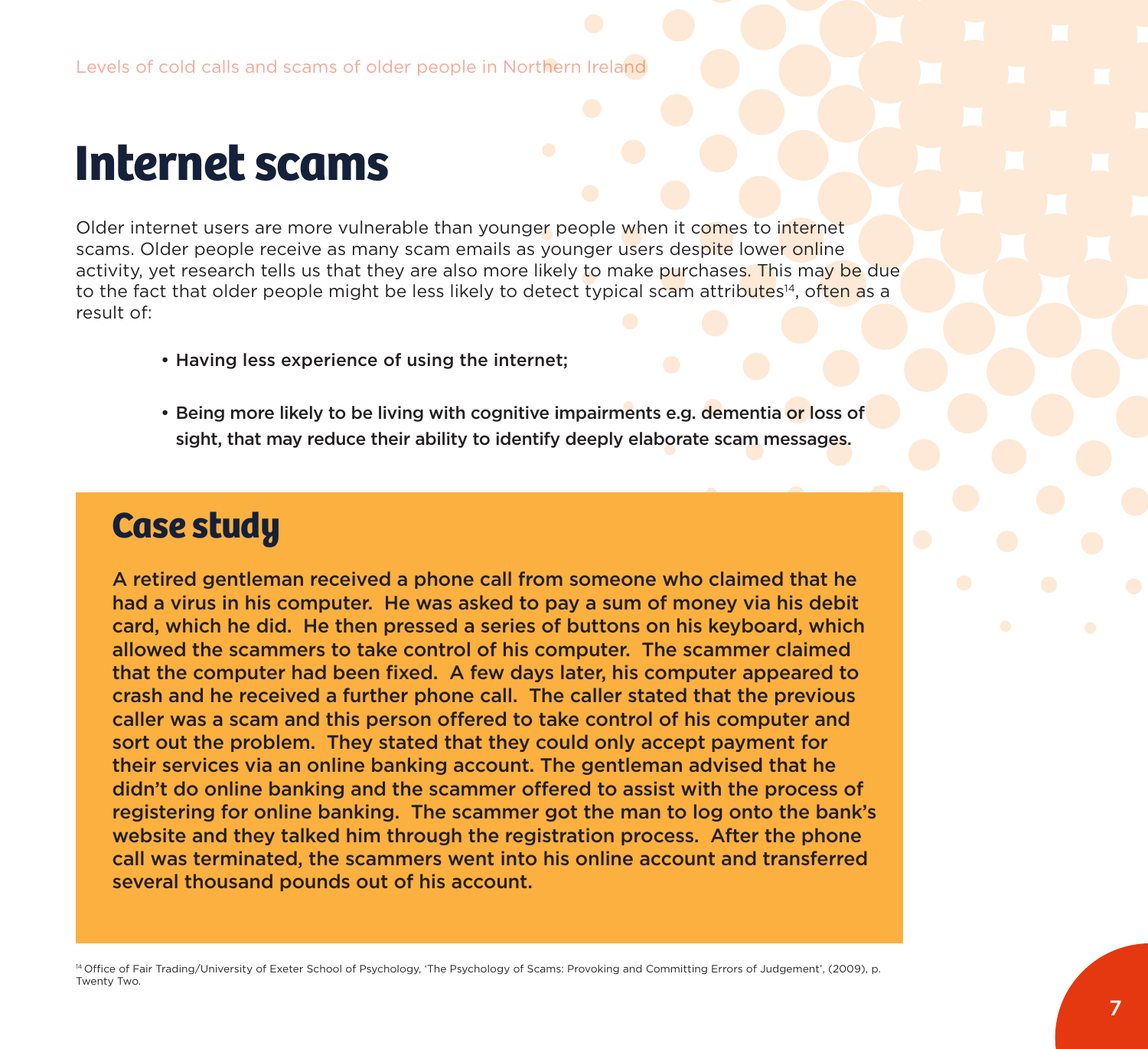### **Telephone scams**

Research has identified that a higher levels of telephone activity is directly related to levels of loneliness amongst older people. This therefore increases vulnerability to victimisation. Research also shows that older people are particularly susceptible to telephone scams because they can be:

- More available to take calls, as they tend to spend more time at home, a particular problem for the 'older old' and those with mobility issues;
- Lucrative targets as they may have money to invest;
- Very trusting, or believe most people directly contacting them to be honest;
- More likely to want to be courteous on the phone, therefore likely to take unknown calls, engage in conversation and not hang up;<sup>15</sup>
- Less vigilant of the dangers, such as giving out personal information, to unsolicited but interested callers.<sup>16</sup>

### **Case study**

A retired company director received a phone call which he believed to be from his bank. Unfortunately, this was a scam and after giving his bank card details over the phone to the scammer, they took thousands of pounds from his bank account.

<sup>15</sup> Linda M.Alves and Steve Wilson, 'The Effects of Loneliness on Telemarketing Fraud Vulnerability Among Older Adults', Journal of Elder Abuse and Neglect, Vol. 20(1), p. 65.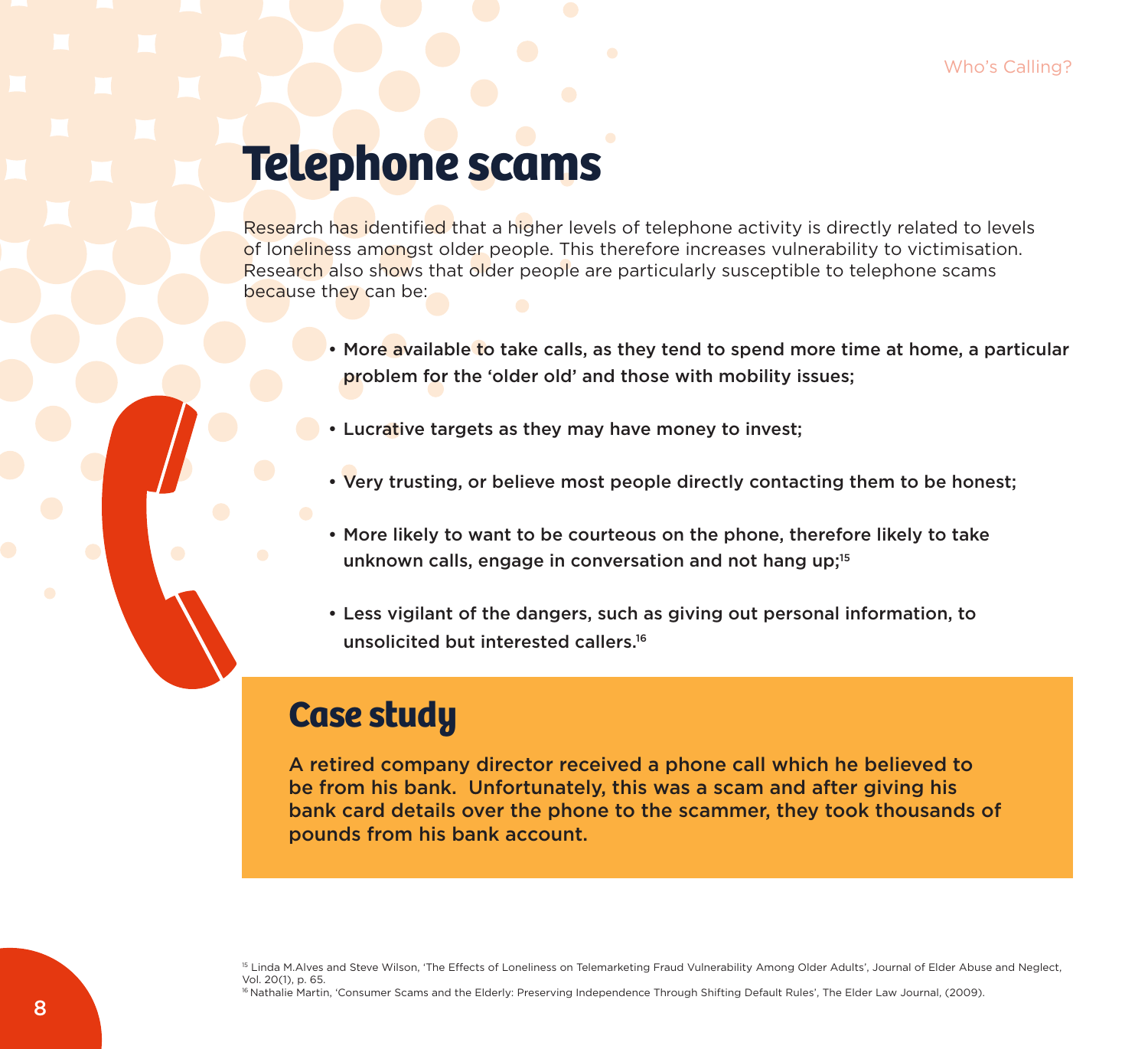### **Postal scams**

The Mailing Preference Service does not have the same level of legal powers as the Telephone Preference Service in terms of preventing persistent direct approaches.<sup>17</sup> This means many older people remain vulnerable to receiving high levels of junk mail, especially if their name appears on a 'suckers list'.

### **Case study**

A retired Northern Ireland farmer who lived alone responded to a range of scam letters, sending cash, cheques and postal orders. The scams included foreign lotteries and clairvoyants who claimed to offer protection as well as catalogues which claimed a large sum of money had been won but which required an order to be placed in order to claim the prize. It is estimated that this man has sent at least £175,000 to scams over the last few years.

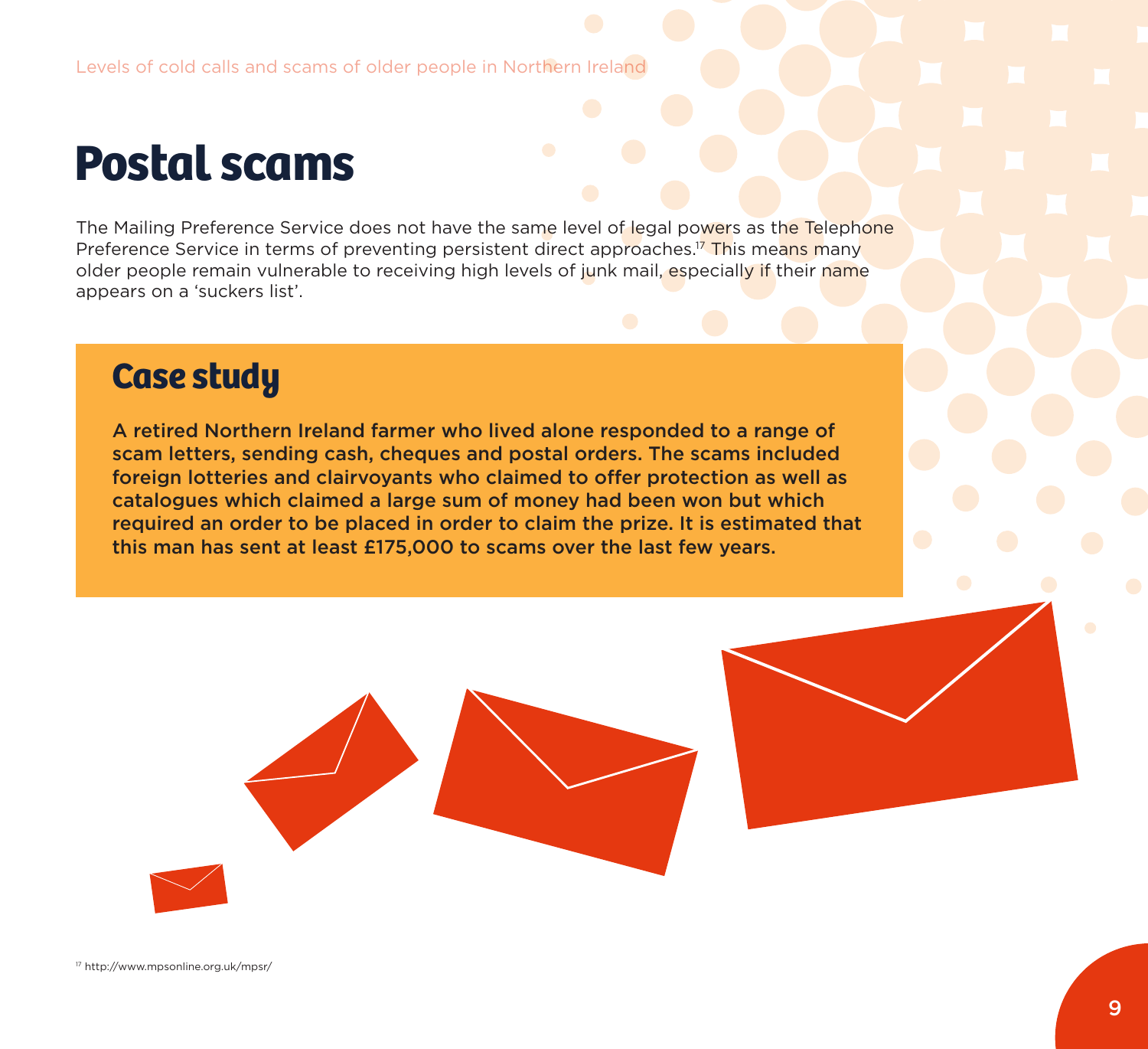### **Impact of scams on older people**

The impact of scams on older people can be very serious. Not only do scams have a direct impact on older people's finances, but they can also impact upon the older person's emotional well-being, relationships and sense of security. Older victims of scams may be more vulnerable as a result of social isolation. Victims can be left with feelings of shame, withdraw from friends and family members, have damaged self-esteem and a reduced sense of self-worth, and be more prone to stress, anxiety and depression.<sup>18</sup> Older victims of scams may also become overcautious in their interactions with others, further increasing social isolation.

### **Case study**

On a daily basis one older person was responding to scam mail, often sending up to £70 per day to various lottery scams. The impact on this older person was more than just financial, resulting in a marriage break up and re-possession of the family home.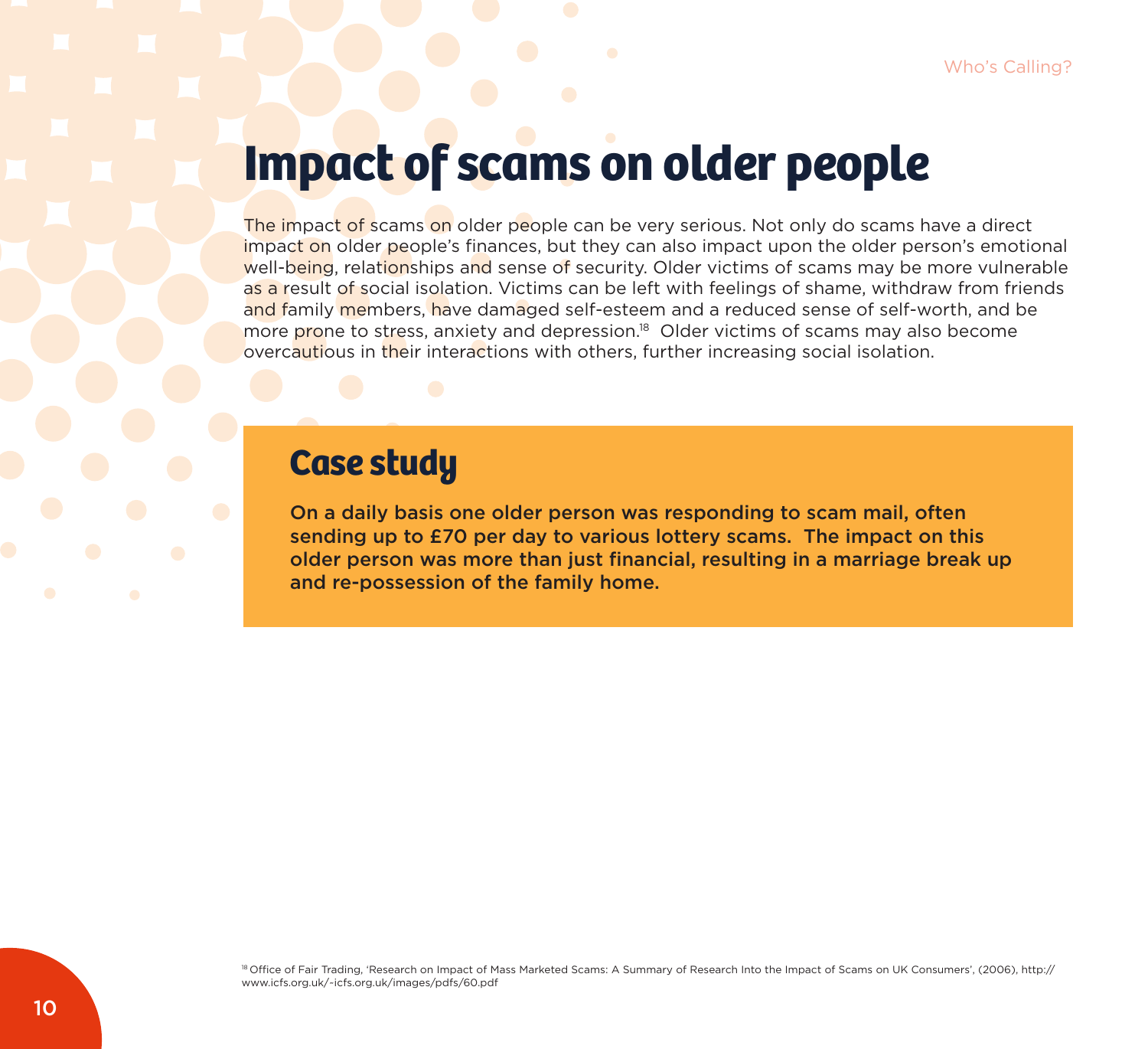### **Scams and older people: The research**

#### **Research process**

In 2015 the office of the Commissioner for Older People for Northern Ireland decided that research was needed to understand better the scale and scope of financial abuse of older people in Northern Ireland.

COPNI commissioned Perceptive Insight to conduct an in-depth survey of people over 60 years of age from across all parts of Northern Ireland. In order to be statistically sound, the survey used a sample representative of Northern Ireland's older population in terms of age group, region, gender and quintile of deprivation. The survey involved 1,025 older people and asked respondents questions about financial abuse. 29 questions were asked on indicators of the prevalence of financial abuse of older people. This survey also included 26 questions which were either warm up or "classification" questions, including nine questions about scams including silent calls, unsolicited calls, and junk mail. The remainder of this report focuses on the responses to the specific questions on scams from that Northern Ireland wide survey of older people.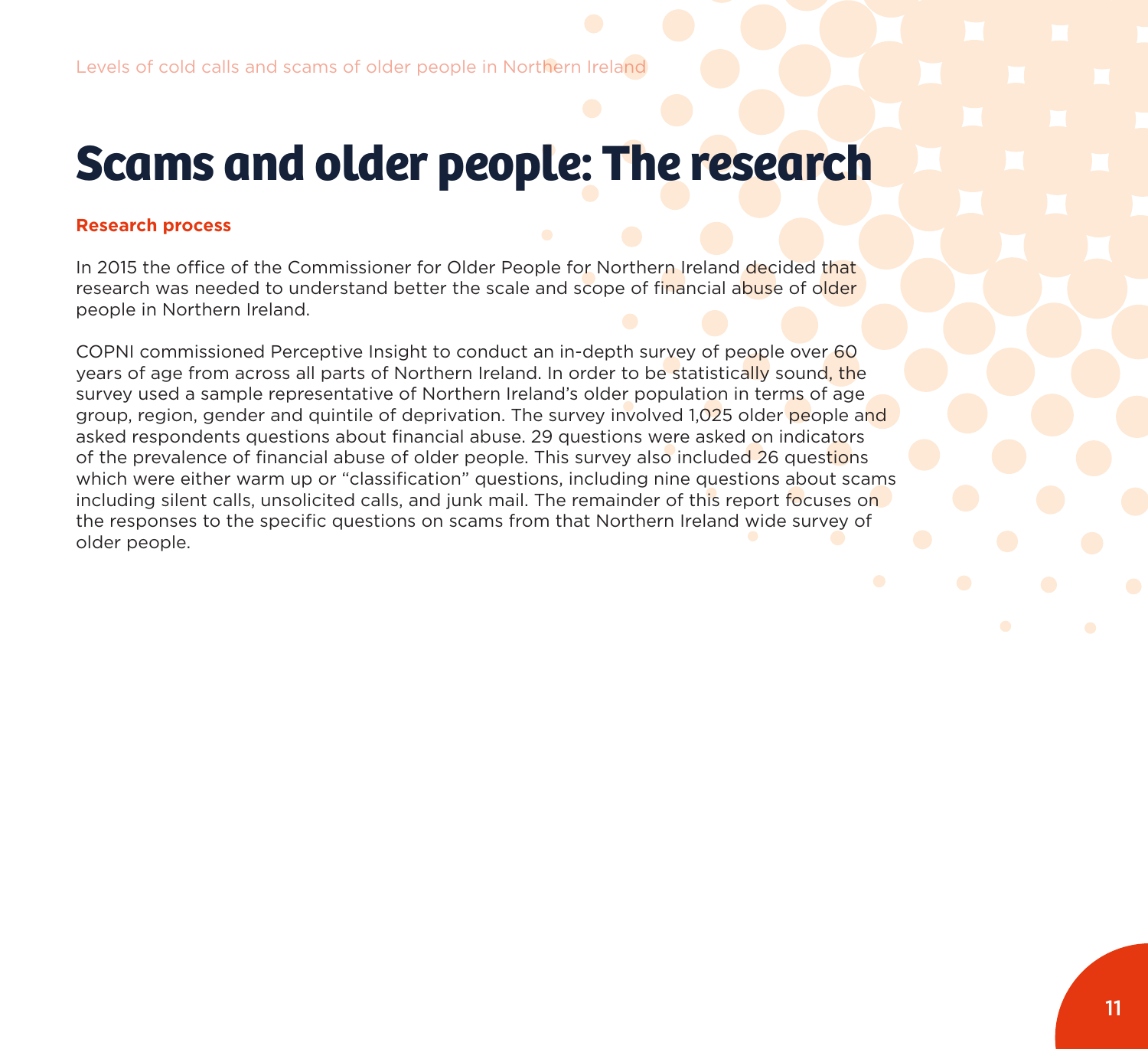#### **Unsolicited calls**

The figures for unsolicited calls were extremely high, with 80% of respondents receiving unwanted telephone calls to their home. Many older people are subjected to a relentless stream of calls, which interrupts their daily domestic lives. Older people who experience social isolation and spend most of their time at home are the most likely to be disrupted by these nuisance calls.

Respondents were asked:

#### **In the last month**

**How often, if at all, do you receive telephone calls to your home which, when you answer, no one speaks?** 

67% of respondents confirmed that they received phone calls to their house where they answer and no one speaks, with this happening to 38% at least once a week.

| <b>Frequency of calls</b>   | % Respondents |  |
|-----------------------------|---------------|--|
| Usually at least once a day | 16            |  |
| At least once a week        | 22            |  |
| At least once a month       | 12            |  |
| Less often                  |               |  |
| <b>Never</b>                | 30            |  |
| Not sure                    |               |  |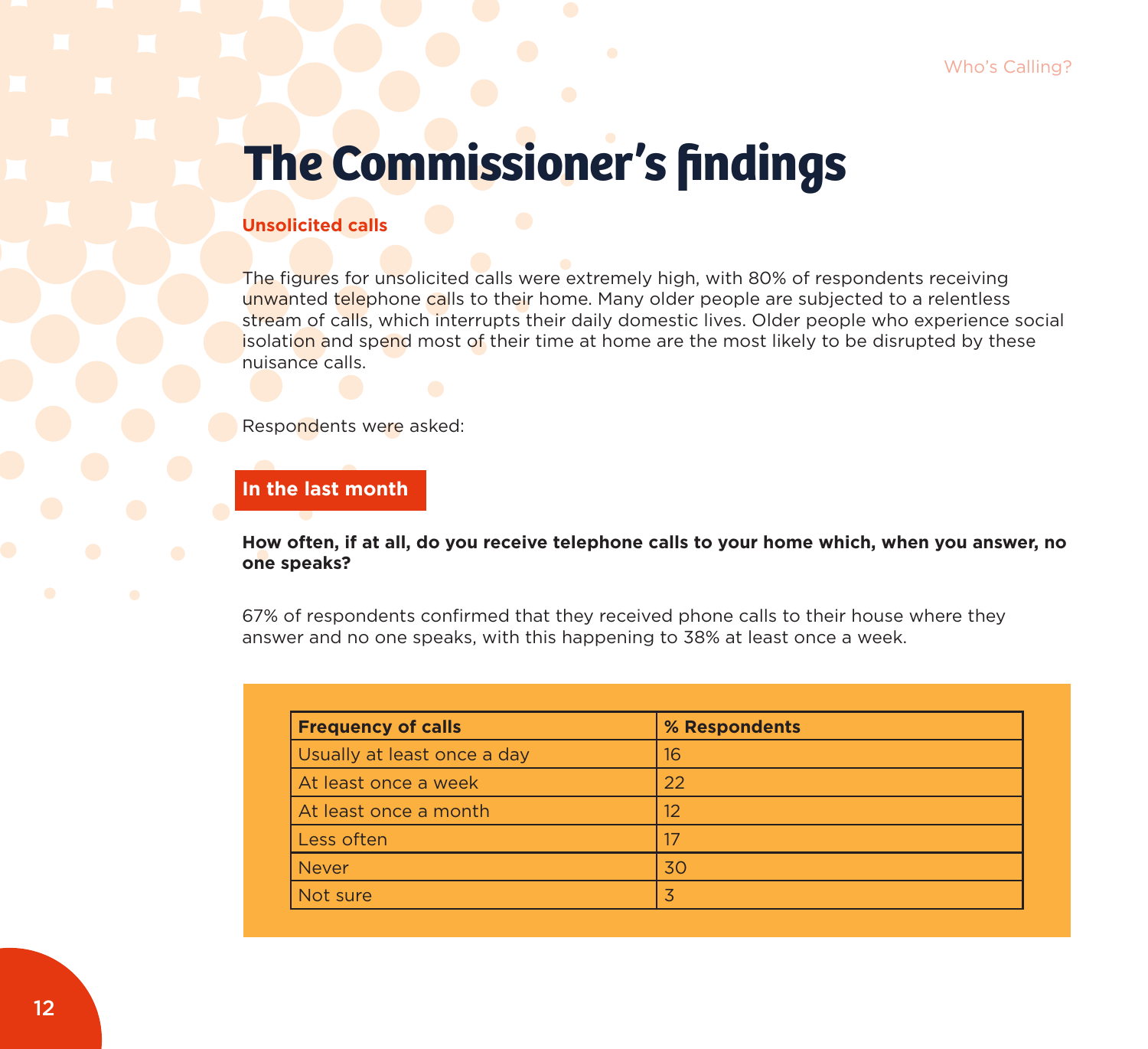#### **How often, if at all, do you receive telephone calls to your home which are unsolicited – that is a call you were not expecting?**

80% of respondents said they had received unsolicited calls to their home, with 47% receiving them at least once a week.

| <b>Frequency of calls</b>   | % Respondents |
|-----------------------------|---------------|
| Usually at least once a day | 15            |
| At least once a week        | 32            |
| At least once a month       | 16            |
| Less often                  |               |
| <b>Never</b>                | 19            |
| Not sure                    |               |

55% of respondents had received one to five unsolicited calls in the week prior to the survey.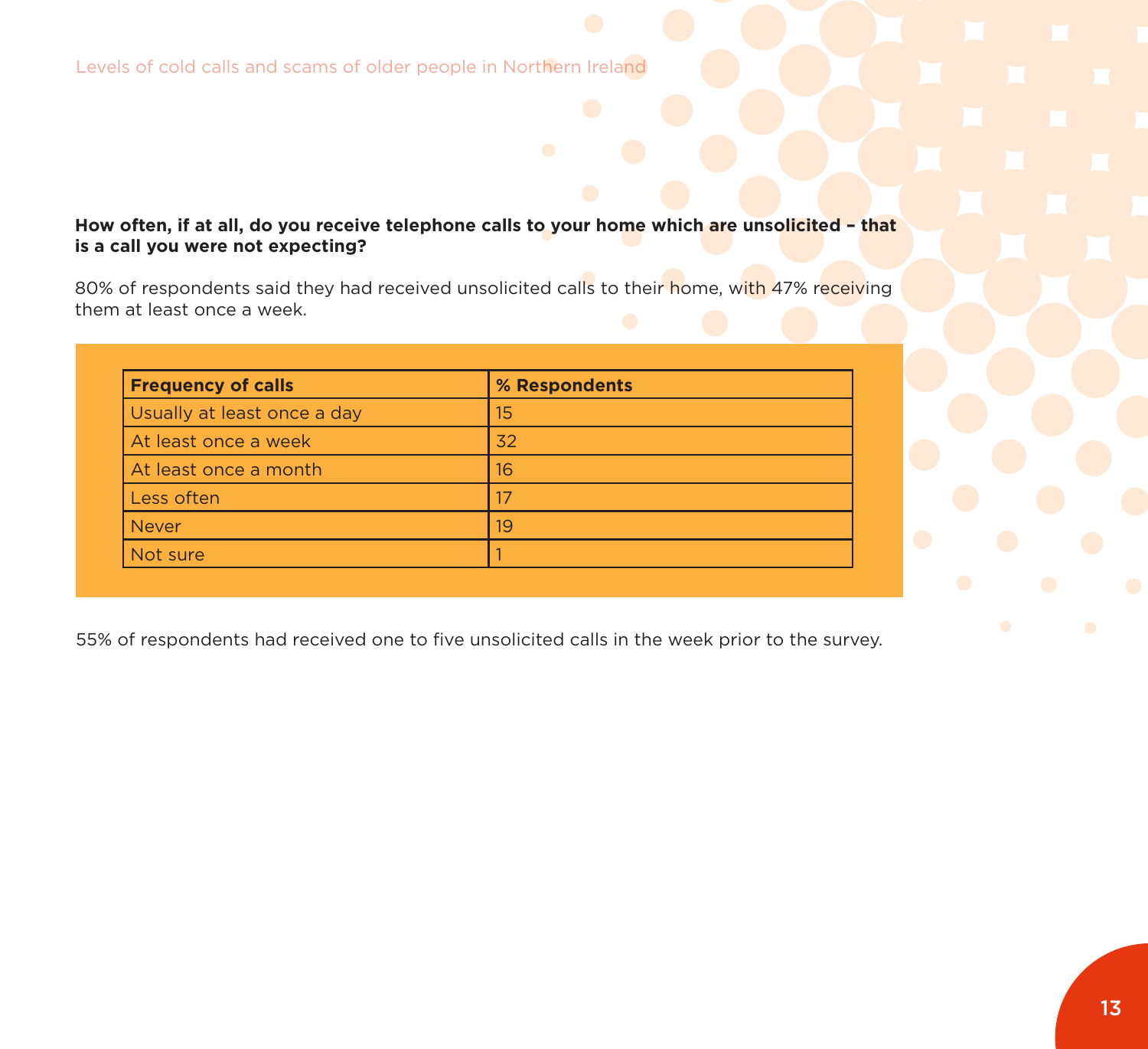Who's Calling?

**How many unsolicited calls have you received in the last week?**

| <b>Frequency of calls</b> | % Respondents  |
|---------------------------|----------------|
| <b>None</b>               | 35             |
| One                       | 22             |
| Two                       | 15             |
| Three                     | 10             |
| Four                      | $\overline{4}$ |
| Five                      | $\overline{4}$ |
| Six to ten                | 5              |
| Eleven to twenty          | $\overline{2}$ |
| Twenty+                   | $\circ$        |
| Not Sure                  | $\overline{3}$ |

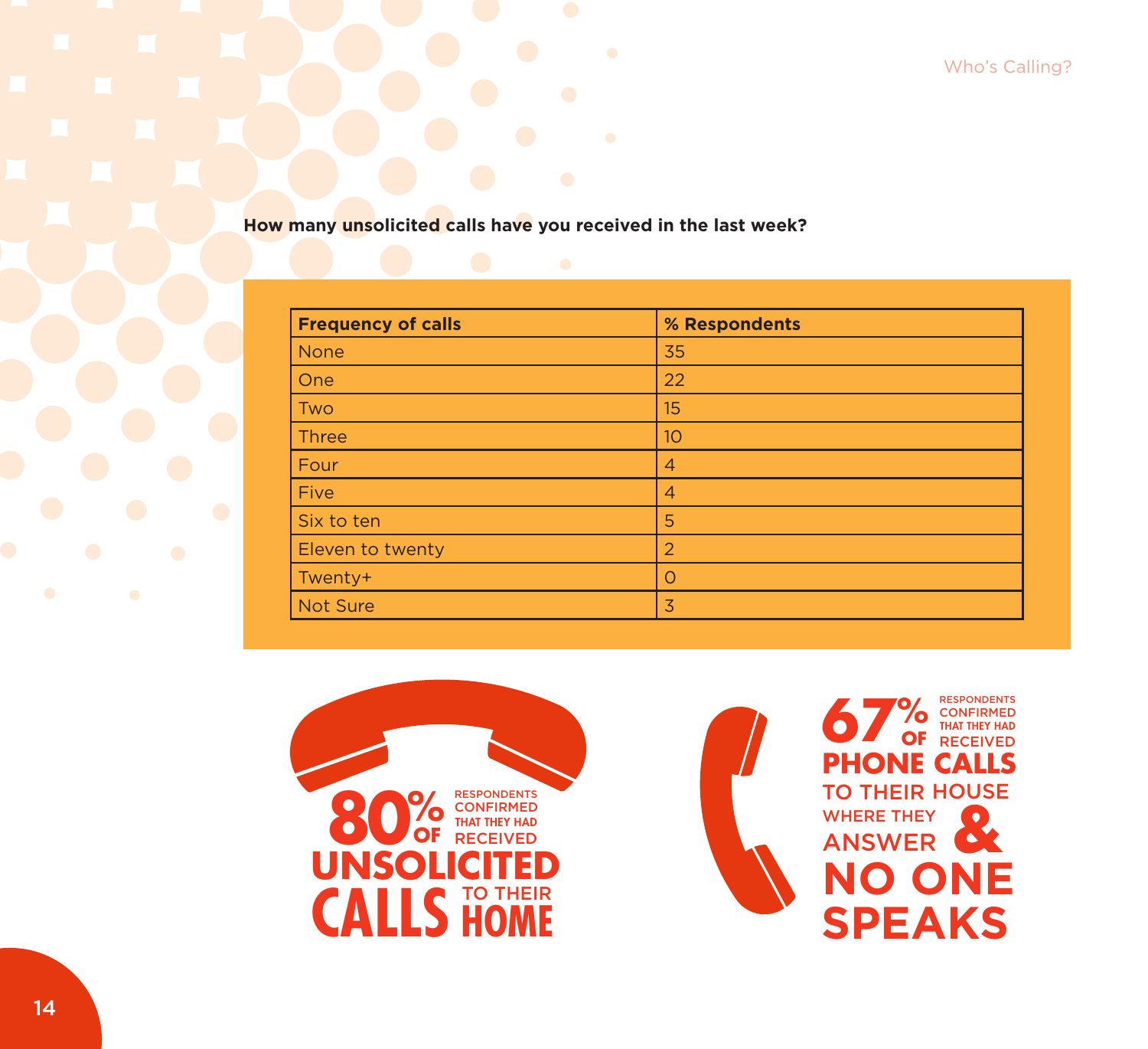#### **Direct experience of respondents**

As part of the survey process, the interviewers had conversations with respondents about the emotions they felt when they received nuisance calls. Some of the quotes from respondents illustrate the real levels of stress and annoyance that are caused by silent and unsolicited calls. It was striking the number of emotions that these calls triggered. These kind of calls are difficult for older people to ignore. Respondents described feeling "nervous" "fed up" "suspicious" "very cross" "annoyed" and "very angry":

"I get nervous, I have got to recognise some numbers and don't answer them. I got a telelphone number barred yesterday."

"Fed up, don't want them, they ask stupid questions which makes you suspicious."

"Very cross when they insist that I have asked for the call and refuse to fully identify themselves."

"Annoyed, I'm trying to stop them. I get very angry, I don't understand how they get this number."

Respondents also reflect a sense that they have to be constantly alert and resolute in rejecting some of these calls, where they have to be "sceptical" and "suspicious" of the calls:

"They get no change out of me, I'm sceptical about these calls and put the phone down."

"I say not interested and put the phone down."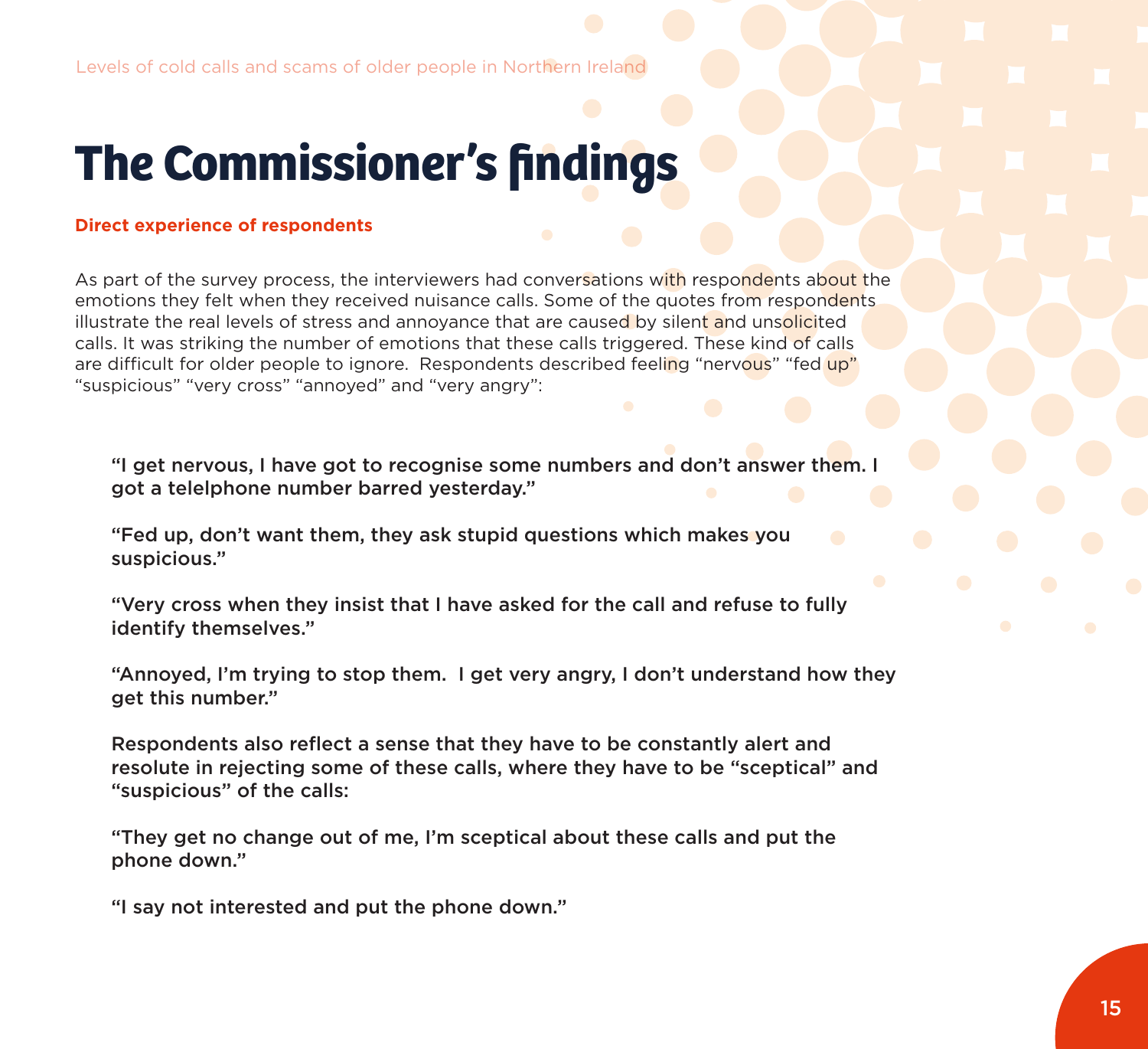#### **Junk mail**

42% of older people who participated in the survey said they normally receive one to five items of junk mail each week. 29% of respondents received six to ten items and 18% received eleven to twenty items per week. **In total, 91% of respondents received between one to thirty items of junk mail per week.**

| Number of items of junk mail received<br>through the post each week | % Respondents |
|---------------------------------------------------------------------|---------------|
| <b>None</b>                                                         | 6             |
| One to five                                                         | 42            |
| Six to ten                                                          | 29            |
| Eleven to twenty                                                    | 18            |
| Twenty one to thirty                                                |               |
| Not sure                                                            |               |

Over a third of respondents disclosed that they received junk mail that was misleading and a further 10% had other concerns about unsolicited telephone calls or junk mail that they had received.

| In the past twelve months have you                                                                                | % Respondents |
|-------------------------------------------------------------------------------------------------------------------|---------------|
| Received any junk mail which you felt<br>was misleading?                                                          | 35            |
| Have you had any other concerns about   10<br>unsolicited telephone calls or junk mail<br>that you have received? |               |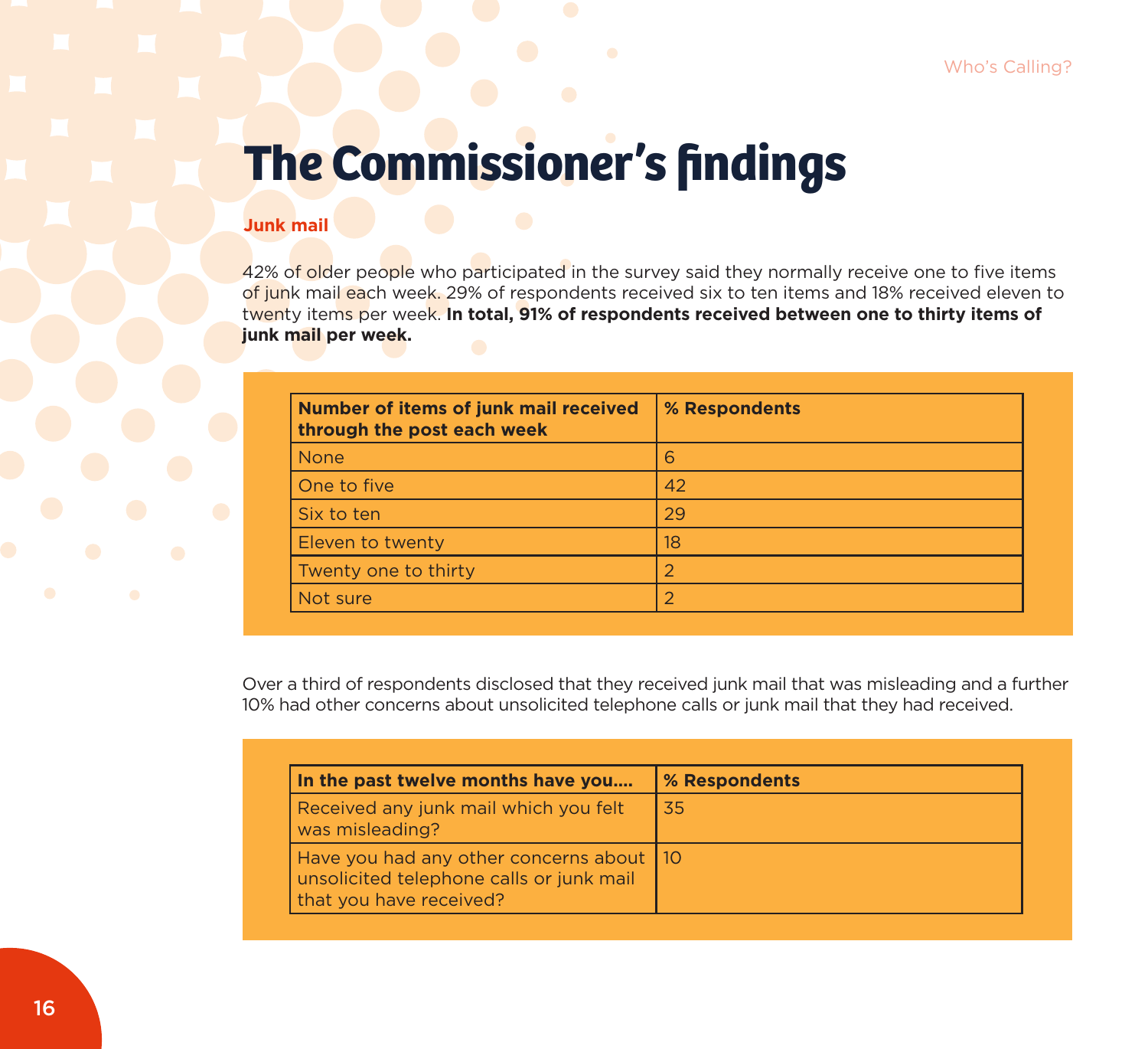Levels of cold calls and scams of older people in Northern Ireland

**91%**

OF

RESPONDENTS RECEIVED BETWEEN

There was a direct correlation between how much junk mail the respondent received, and the likelihood of them feeling that it was misleading. 59% of those respondents who received more than ten items of junk mail agreed that they felt some of it was misleading, compared to 31% of those who received less than ten items a week. Those who received more than ten items a week (17%) were also more likely to have other concerns about unsolicited calls or junk mail.

**JUNK MAIL** 

PER WEEK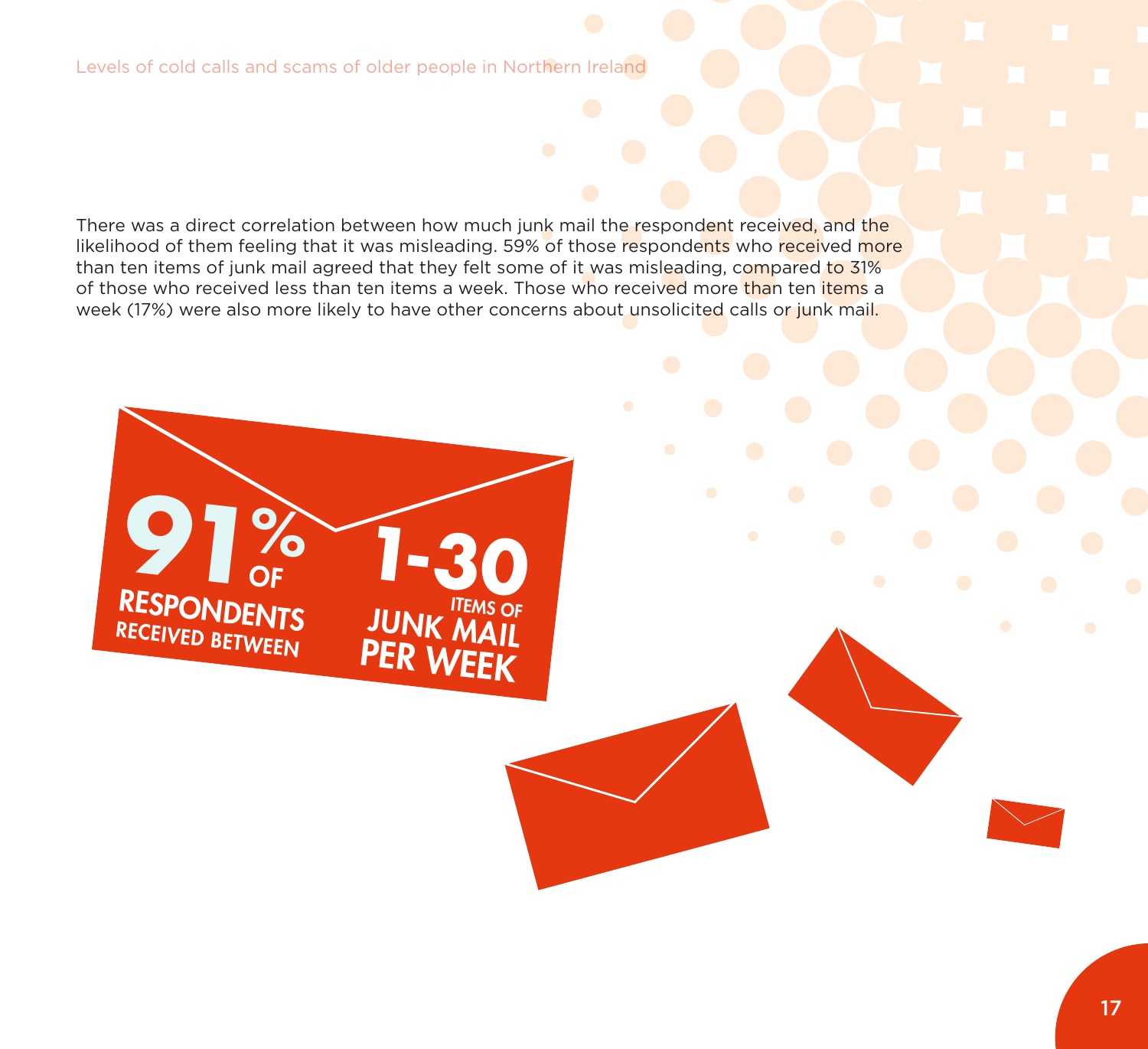#### **Coercion to sign and fraudulent use of signatures**

- 2% of respondents reported that they **signed documents without understanding what they were signing** (while a further 2% suspected that that they had done this.)
- 1% confirmed that **their signature has been used fraudulently** (a further 1% suspected this to be the case). It is worth noting that this figure increased to 3% for those aged 80 and over.
- When asked whether they had been **pressured into co-signing a loan,** although 0% of respondents reported that this had happened, 1% suspected that this had occurred.

#### **Changes to legal and financial documents and investments**

- 1% of respondents confirmed their **legal and/or financial documents had been changed frequently.**
- 1% reported that they had been **talked into making investments that were not in their best interest.**
- 1% revealed that they were **forced into making financial decisions that they would not normally make.**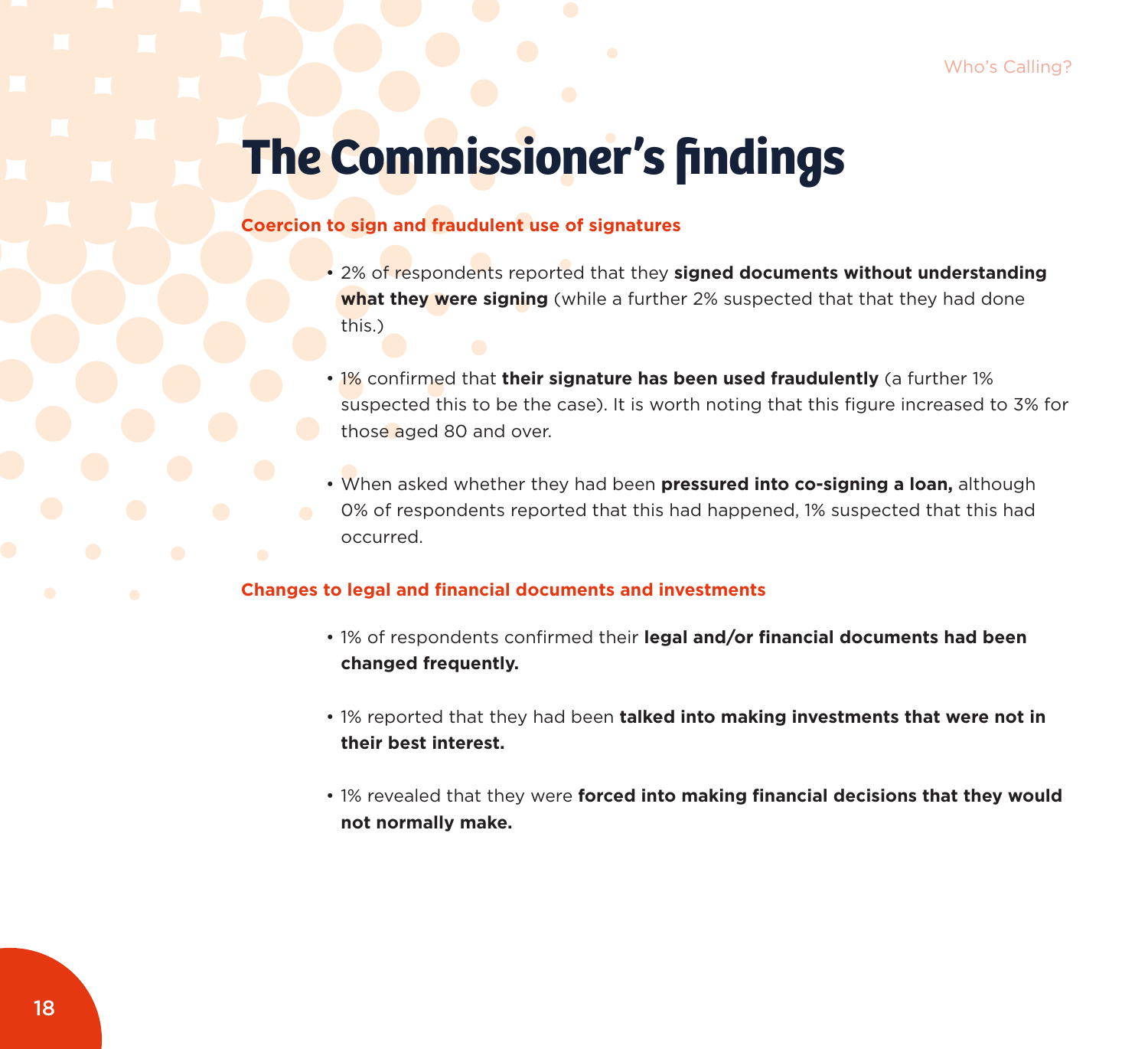Levels of cold calls and scams of older people in Northern Ireland

#### **Buying/selling goods**

- A total of 4% disclosed that they **felt tricked or pressured into buying something that they later regretted,** with 1% suspecting this had happened.
- 3% reported that they **felt cheated after someone had sold them something,** with 1% suspecting this had happened.
- Meanwhile, 1% suspected that they had been tricked or pressured into selling a valuable possession for less that it is worth.
- 1% confirmed that a **caregiver overcharged them** for their services.



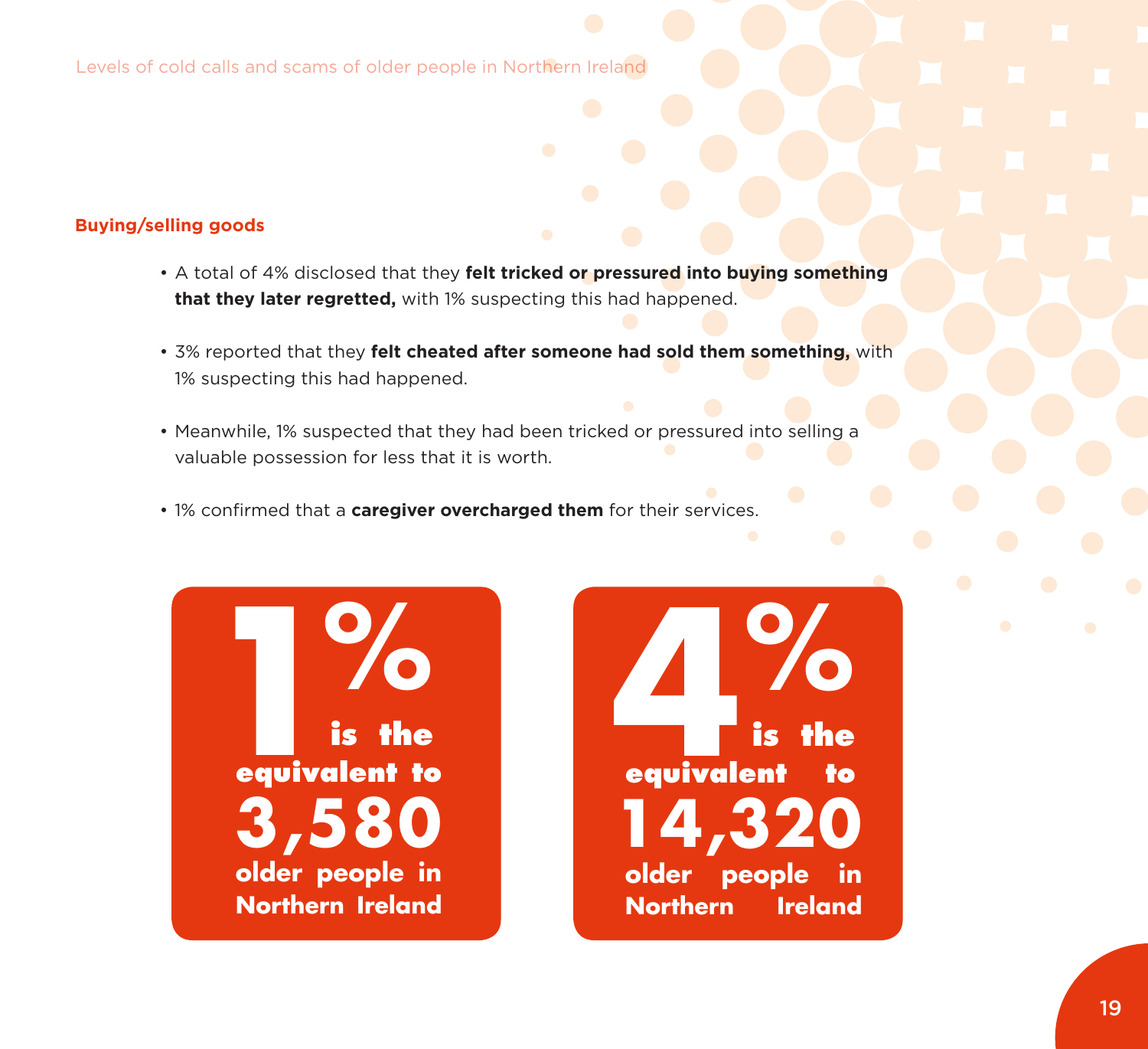Who's Calling?

### **Rogue traders**

### **Case study 1**

A 90 year old who was quoted £200 for power washing her patio, but was charged £2,000 after the work was completed. The rogue trader even drove the victim to the bank to withdraw the money.

### **Case study 2**

A 75 year old, who was quoted £500 for power washing his roof. He was then informed that his roof was leaking and told that a special solution would have to sprayed on it. He was charged a further £10,000 for this work.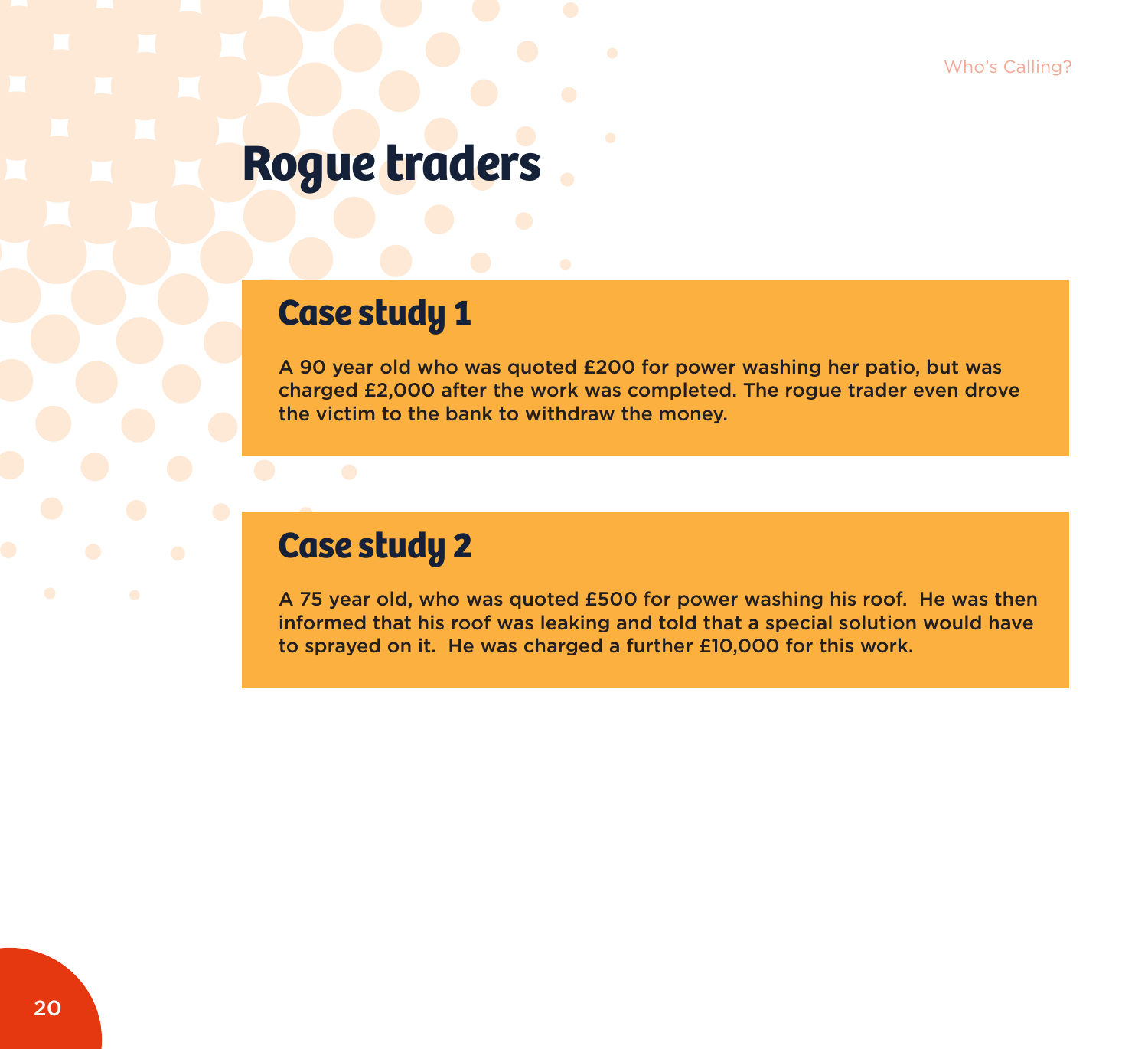#### **Key findings**

The Northern Ireland wide survey of older people enables us to make accurate projections about the amount of older people in Northern Ireland who are experiencing scams and other associated crimes. The figures show that significant numbers of older people are the victims of scams, with technological developments making older people vulnerable. Underreporting of the true level of scams is also likely because of the sense of 'shame' involved.

The Survey highlights that:

- 239,860 older people are experiencing phone calls to their house where they answer and no one speaks, with this happening to 136,040 at least once a week.
- 286,400 older people are experiencing unsolicited calls to their home, with 168,260 receiving these calls once a week.
- 125,300 older people are receiving junk mail that they think is misleading.
- 10,740 older people experience coercion to sign documents, and fraudulent use of signatures.
- 10,740 older people experience changes to legal and financial documents and investments.
- 21,481 older people experience financial abuse in the buying and selling of goods.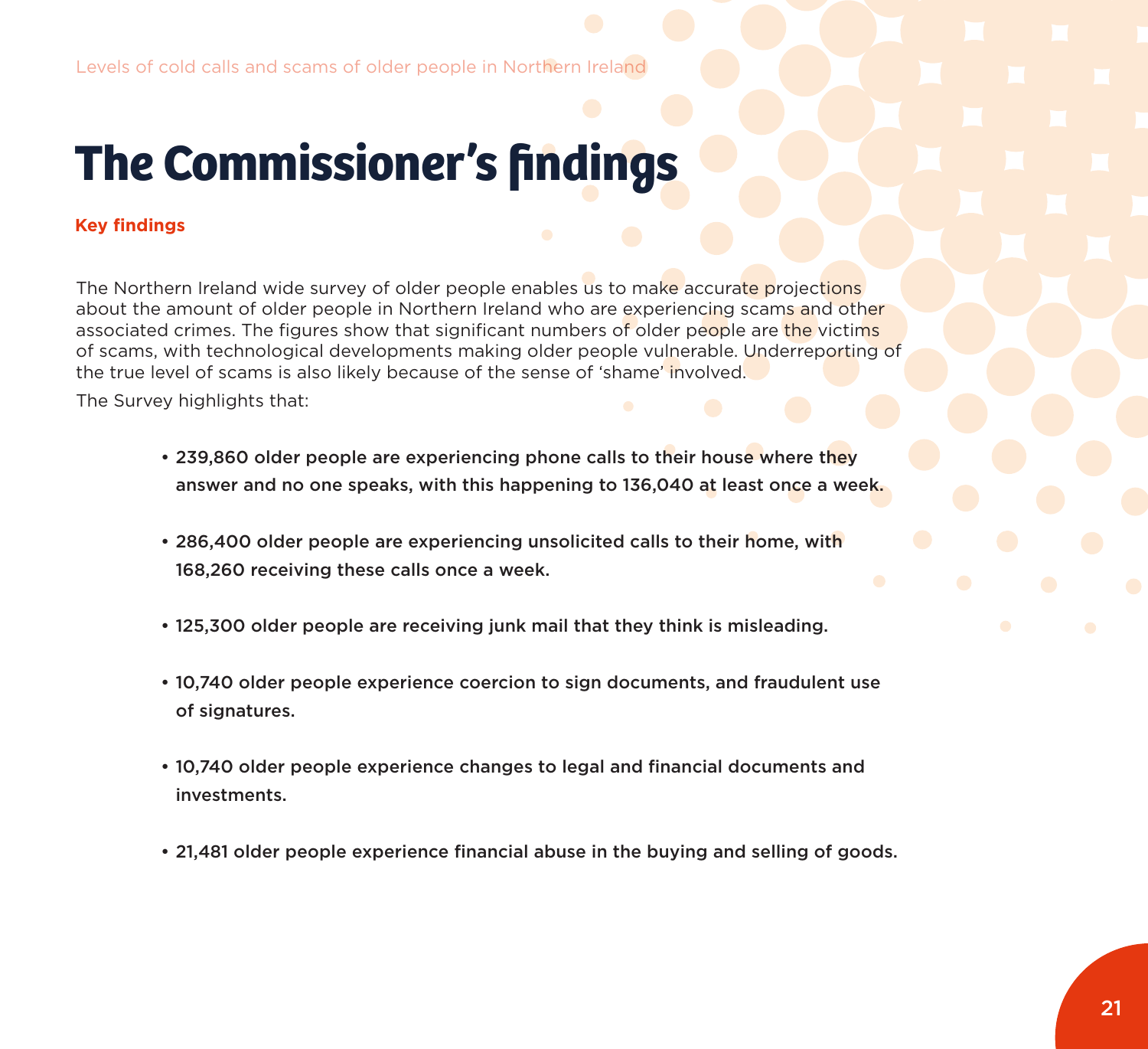## **Key points to note**

The number of scams is rising and Trading Standards NI have publically warned people to be vigilant. The Department for the Economy estimates that Northern Ireland consumers are losing £100 million a year to international fraudsters.

While people of all age groups in Northern Ireland are targeted by scammers, older people seem to be disproportionately susceptible. In addition, there is believed to be underreporting by victims of scams due to feelings of shame and embarrassment, so it is likely that the actual figures could be higher.

The Police Service of Northern Ireland (PSNI) have also stated that they suspect there is a link between scamming and burglary, particularly in relation to older people, where victims who have been initially scammed by 'cold callers' are then at a significantly higher risk of being burgled at a later date.

With many scams originating outside the country where the victims live, they can be difficult to prevent, detect and prosecute. It is essential that awareness is raised so that older people can recognise a scam. As the issue of scams falls under the remit of many different organisations, it must be tackled using a multi-agency approach. By pooling expertise and resources, there is an opportunity to create more effective interventions that will positively impact on the lives of older people in Northern Ireland. As vulnerability to scams is often the result of loneliness and isolation, this underlying cause must also be tackled through a joinedup approach.

Scamwise NI has been established as a multi-agency partnership which aims to "scamproof" the public including older people, their families and carers. Partner organisations include COPNI, the Department of Justice, the PSNI, the Northern Ireland Policing Board, Trading Standards NI, Consumer Council NI and Age Sector Platform. All agencies involved in Scamwise NI believe that the most effective way of interrupting and preventing scams is to raise awareness amongst those at most risk of them. A region wide media campaign was launched in November 2016 highlighting how to recognise a scam, how to protect yourself from becoming a victim and what to do if you do become a victim of a scam.

For more information visit https://www.nidirect.gov.uk/campaigns/scamwiseni.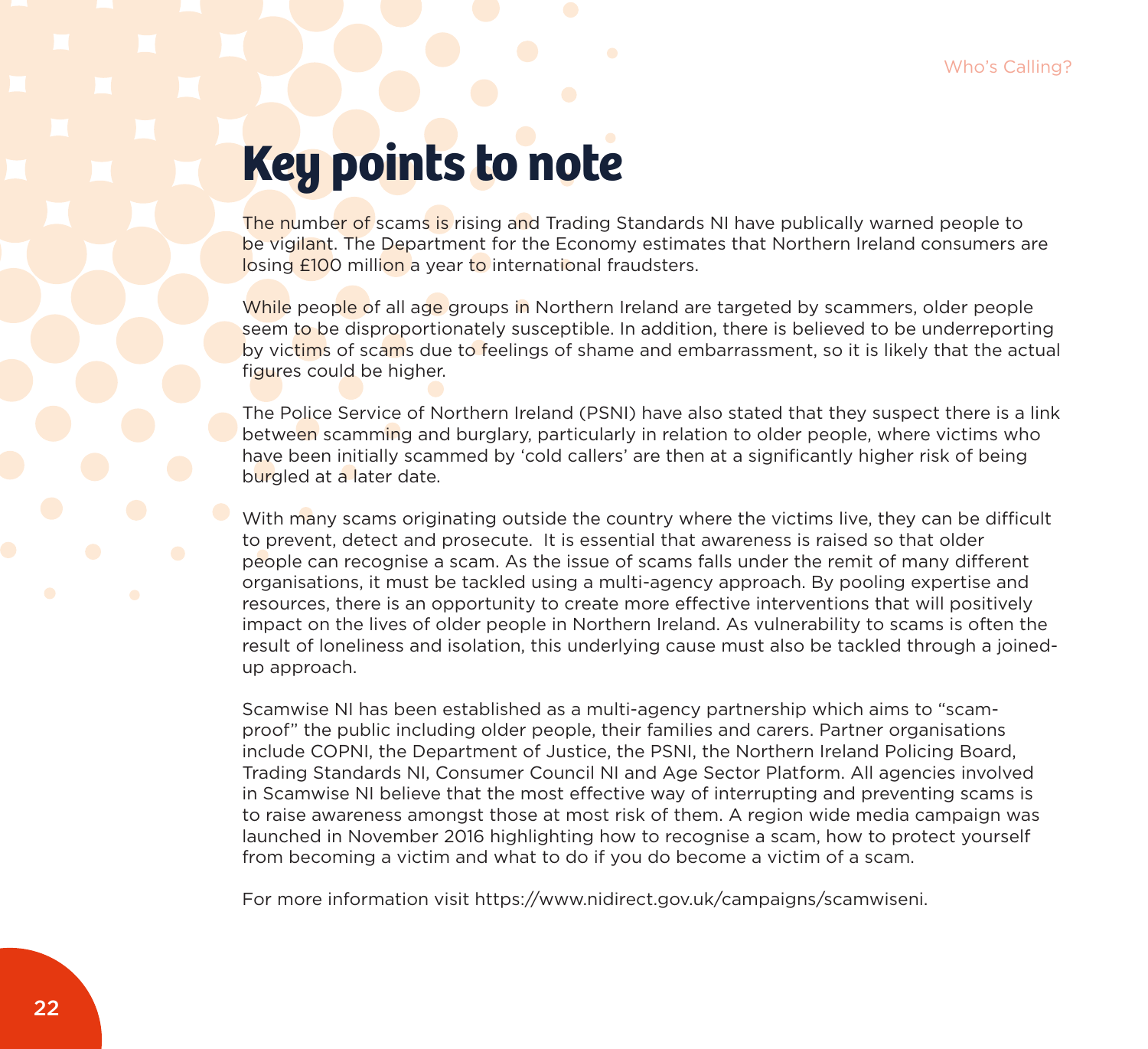**Thanks to the Northern Ireland Trading Standards Service for providing a range of case study examples to help demonstrate the impact of scams and cold calling on older people.**